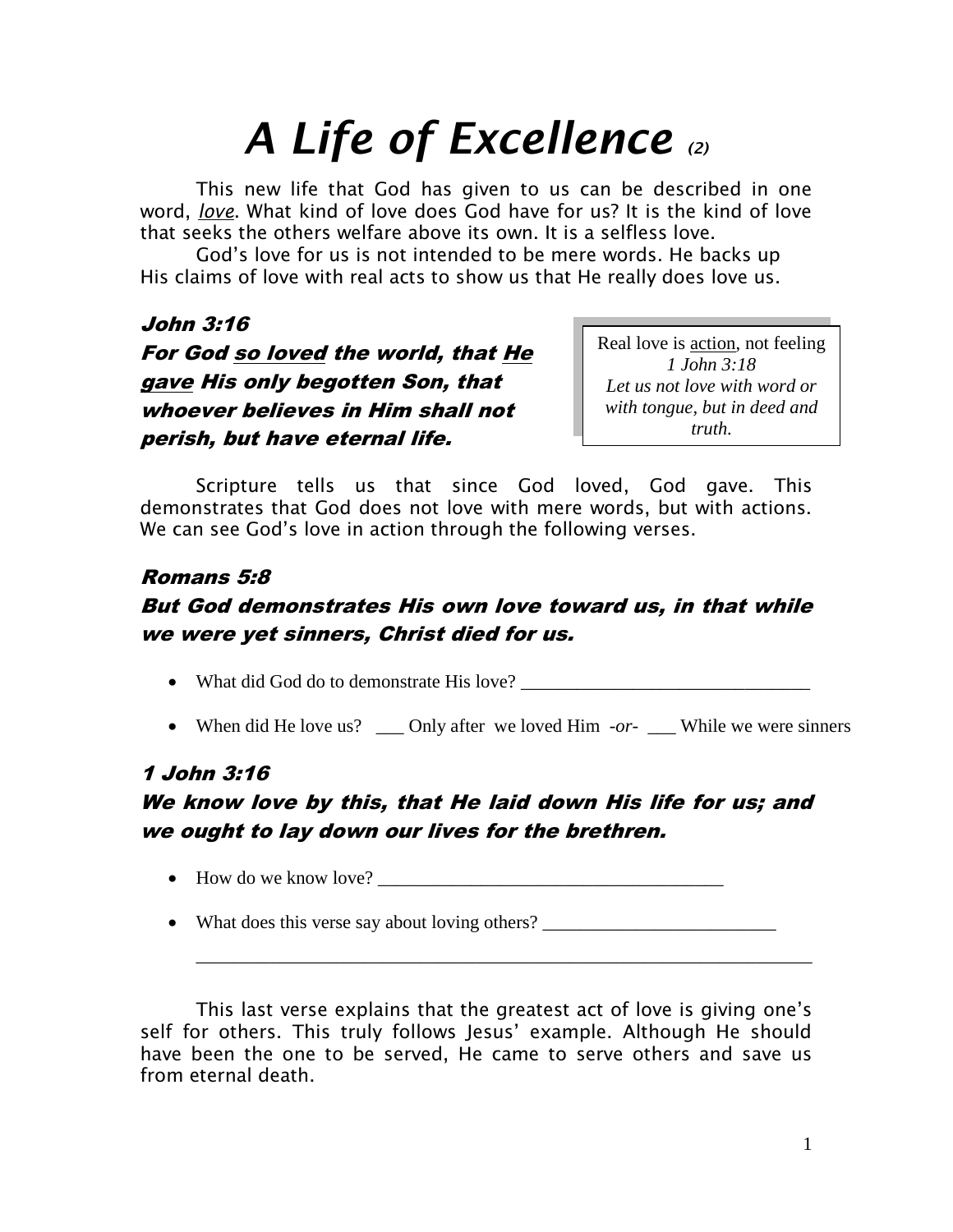## Matthew 20:28 The Son of Man (Jesus) did not come to be served, but to serve, and to give His life a ransom for many

- What was Jesus' purpose in coming to this earth?
- From these verses does it seem like Jesus was seeking His own comfort or security? \_\_\_Yes \_\_\_No

God's love for us will never fail. Unfortunately we cannot say the same about our love for Him. Sometimes believers make foolish choices that disrespect God and lead us towards a life that displeases Him. In these times God's love for us never changes. In fact, Jesus told a story about a disrespectful son who left his father to seek his own way and how the father dealt with this son when he came back to him.

#### Please take time and read *Luke 15:11-24*

• Who does the father represent in this story?

Unconditional: Without limit or restrictions.

- Who does the disrespectful son represent in this story?
- What did the Father (God) do when He saw the son (you) coming back home to

 $\text{Him? (vs. 20)}$ 

The father's love for his son was unconditional, and so is God's love for us. This leads us to a point that must be made concerning all believers in Jesus. Since God loved us, He showed us His love through actions. We as believers should love God, but how? Our love for God must go beyond mere words.

Jesus taught us that our love of God is not founded in feelings or words, but in something more measurable.

# John 14:15 "If you love Me (Jesus), you will keep My commandments."

- By obeying what is written in Scripture, we show God that we \_\_\_\_\_\_\_\_\_\_ Him.
- By ignoring His commandments, or just not finding out what they are, what does this show to God?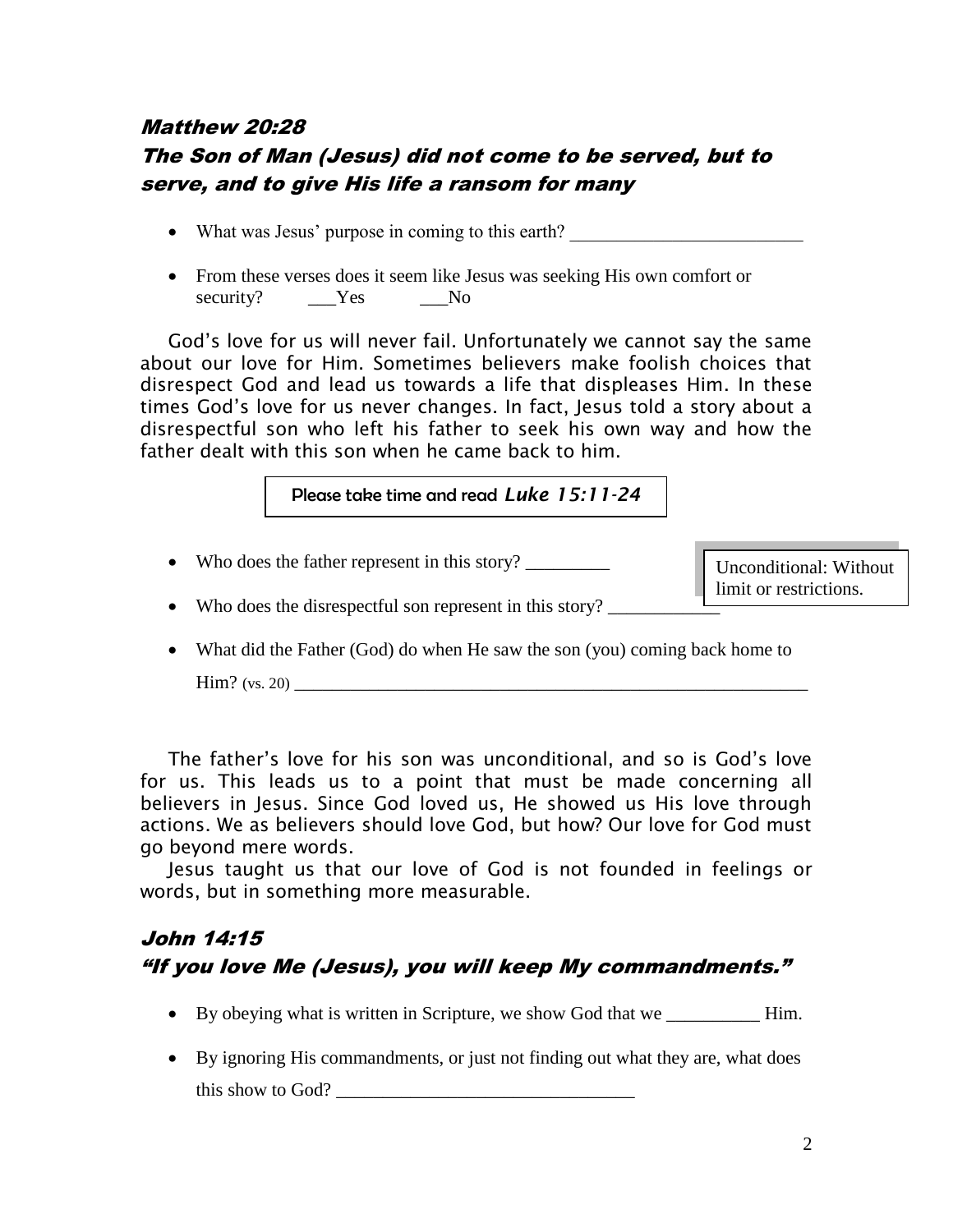#### Mark 12:30

## And you shall love the Lord your God with all your heart, and with all your soul, and with all your mind, and with all your strength.

• Match the definition with its corresponding description.

| A. Thoughts       |
|-------------------|
| <b>B.</b> Desires |
| C. Actions        |
| D. Being          |
|                   |

Obedience to God's word is very important to Him, but this kind of life may be different to the one you are used to living. To adopt this kind of love for God by which you honor Him with your thoughts, desires, actions and everything that you are may require a great *change* in your life.

Remember, your life (your new life) is made possible by Him and He will help you to make changes that honor Him and benefit you. The first step in an obedient life is to honor God by follow Jesus' commandment concerning **Baptism**.

Baptism is the full immersion of our bodies into water symbolizing the death, burial and resurrection of Jesus. It is our declaration that we believe that Jesus died for our sins (this is the immersion) and rose again from the dead to offer us eternal life (this is the coming back up). More than this, Scripture declares that baptism is identifying with the new life, that the old self is dead and the new self lives to love and obey the Lord.

#### Romans 6:3-4

3 Or do you not know that all of us who have been baptized into Christ Jesus have been baptized into His death? 4 Therefore we have been buried with Him through baptism into death, so that as Christ was raised from the dead through the glory of the Father, so we too might walk in newness of life.

- Verse 3 declares that when we are baptized, we are baptized into His death. What did we die from?  $\qquad \qquad$
- As Christ was raised from the dead, so are we raised to do what? (vs. 4)

\_\_\_\_\_\_\_\_\_\_\_\_\_\_\_\_\_\_\_\_\_\_\_\_\_\_\_\_\_\_\_\_\_\_\_\_\_\_\_\_\_\_\_\_\_\_\_\_\_\_\_\_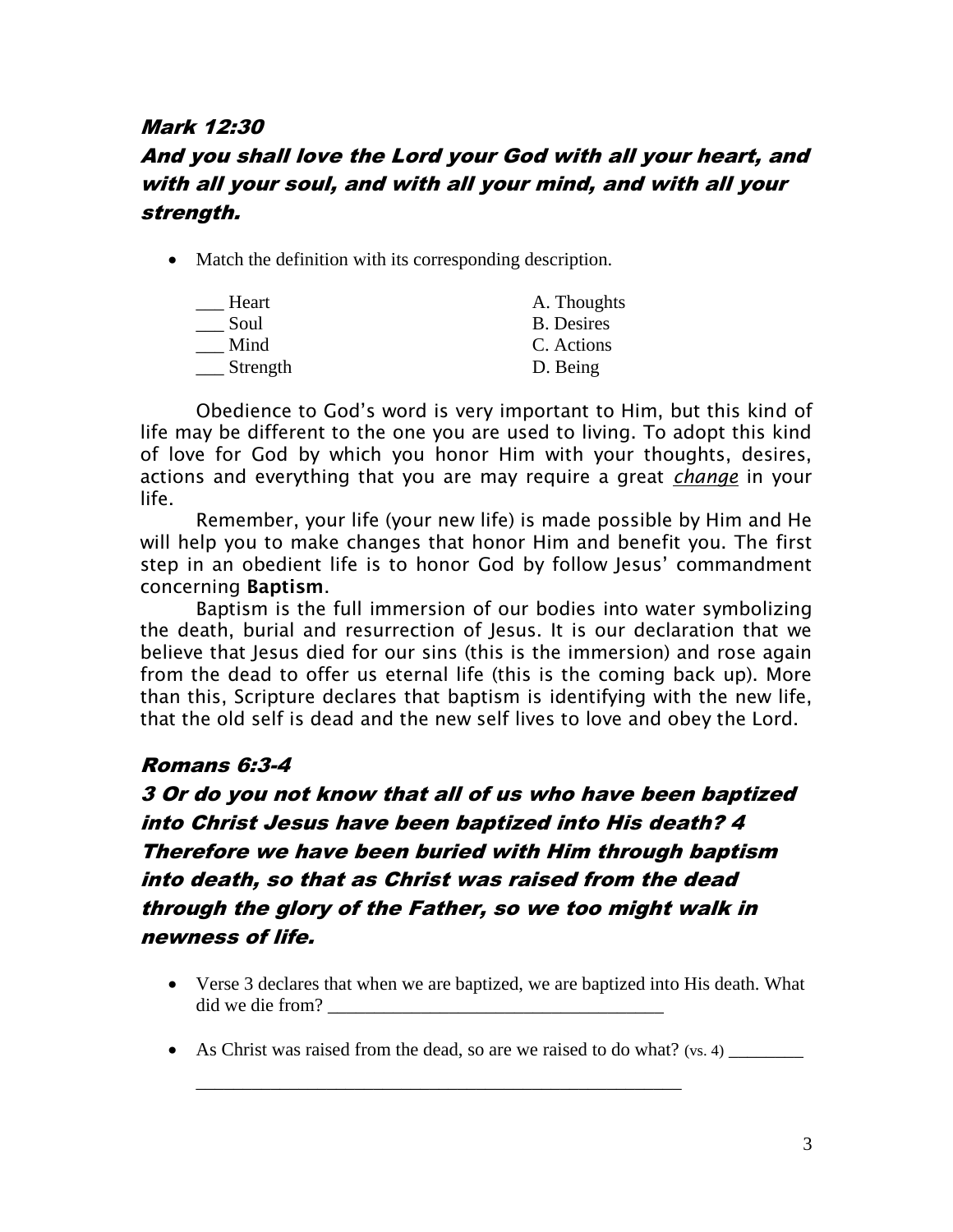#### 2 Corinthians 5:17

## Therefore if anyone is in Christ, he is a new creature; the old things passed away; behold, new things have come.

Living the new life will not come naturally. We have formed habits that will be very difficult to break. So where do we begin? Our attitude, outlook and focus need to change to fit in the framework of honoring God, but first let us look to the mind.

The mind controls the rest of the body, so what we allow ourselves to think on will have dramatic impact on what we do (or don't do) for God. This may require a

God wants us to make the *wise choice* to avoid those things we know we shouldn't do, and do what we know is right.

certain amount of "house cleaning" to rid the mind of things that dishonor God's word.

## Galatians 5:16 But I say, walk by the Spirit, and you will not carry out the desire of the flesh.

• The desires of the flesh are part of which nature? \_\_\_ Old \_\_\_ New

#### Ephesians 4:21-23

21 if indeed you have heard Him and have been taught in Him, just as truth is in Jesus, 22 that, in reference to your former manner of life, you lay aside the old self, which is being corrupted in accordance with the lusts of deceit, 23 and that you be renewed in the spirit of your mind,

- What does verse 22 say we should do with our old self?
- According to verse 23 what does God want to do with our minds?

Just as our relationship with God has changed since we believed in Jesus, so too must our actions and our thoughts change. We are called to live a new life, a changed life that serves a higher purpose.

#### Ephesians 4:24

# and put on the new self, which in the likeness of God has been created in righteousness and holiness of the truth.

• What two things is your new life created in?

\_\_\_\_\_\_\_\_\_\_\_\_\_\_\_\_\_\_\_\_\_\_\_\_\_\_\_\_\_\_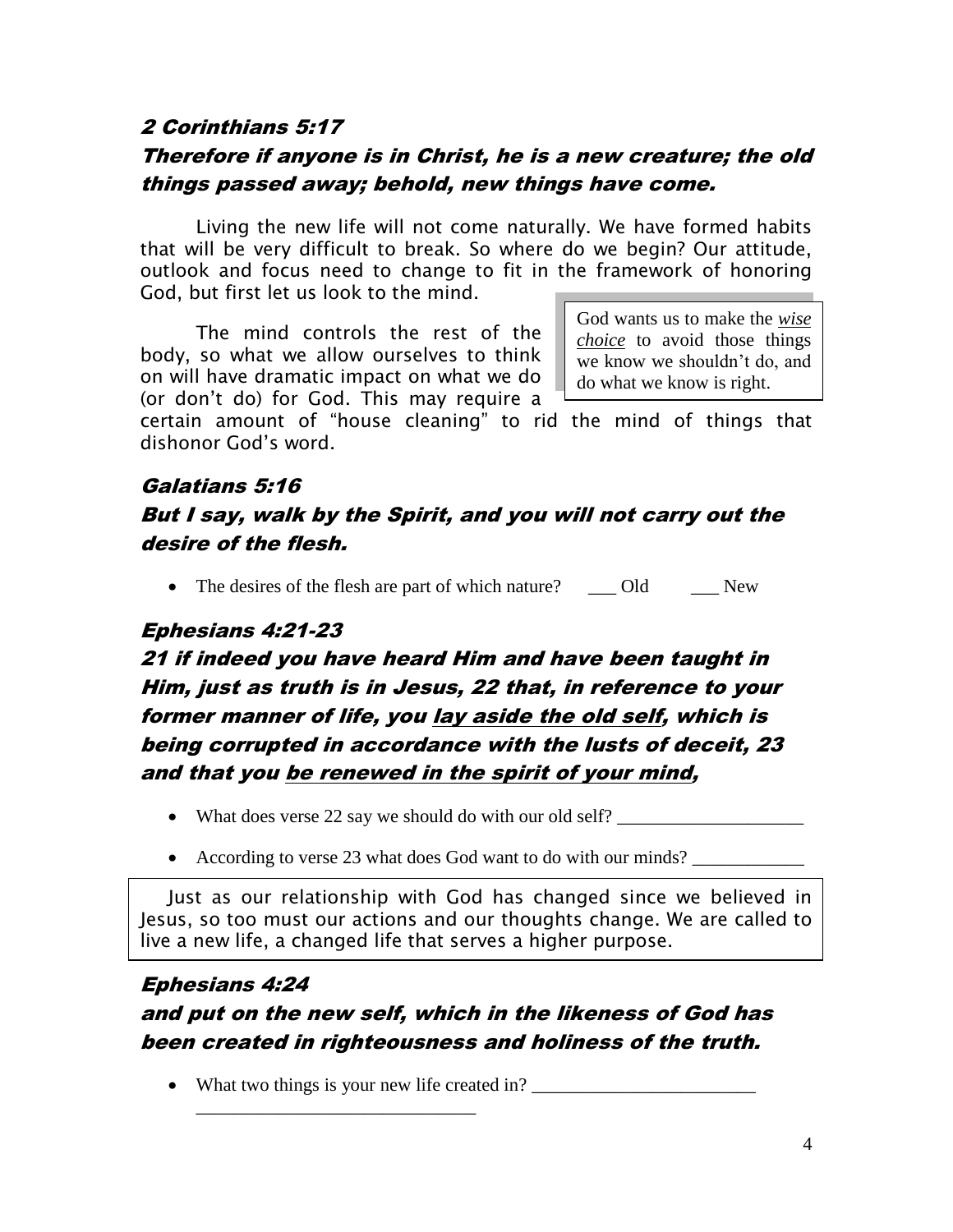This new life may not only require some big changes in the way you think, but also in the way you do things. Scripture gives a few examples of the changes people should make and the reasoning behind the changes.

## Ephesians 4:25

#### Therefore, laying aside falsehood, speak truth each one of you with his neighbor…

- What are we to stop doing?  $\frac{1}{2}$   $\frac{1}{2}$   $\frac{1}{2}$   $\frac{1}{2}$   $\frac{1}{2}$   $\frac{1}{2}$   $\frac{1}{2}$   $\frac{1}{2}$   $\frac{1}{2}$   $\frac{1}{2}$   $\frac{1}{2}$   $\frac{1}{2}$   $\frac{1}{2}$   $\frac{1}{2}$   $\frac{1}{2}$   $\frac{1}{2}$   $\frac{1}{2}$   $\frac{1}{2}$   $\frac{1}{2}$   $\$
- What are we to start doing? \_\_\_\_\_\_\_\_\_\_\_\_\_\_\_\_\_\_\_\_\_\_\_\_\_\_\_\_

# Ephesians 4:26 Do not let the sun go down on your anger…

• How long are we to wait before settling a problem? \_\_\_\_\_\_\_\_\_\_\_\_\_\_\_\_\_\_\_\_\_\_\_\_\_\_\_

#### Ephesians 4:28

# He who steals must steal no longer; but rather he must labor, performing with his own hands what is good, so that he will have something to share with one who has need.

- What are we to stop doing? \_\_\_\_\_\_\_\_\_\_\_\_\_\_\_\_\_\_\_\_\_\_\_\_\_\_\_\_
- What are we to start doing?

## Ephesians 5:1-2

# Therefore be imitators of God, as beloved children; 2 and walk in love, just as Christ also loved you and gave Himself up for us…

- What are we to walk in?  $\frac{1}{\sqrt{2\pi}}$
- Why are we to do this?

As we can plainly see, there are some things in our lives that we need to stop doing. However, this only leaves a vacuum in our behavior. So we should replace the old habits (old self) with good habits (new self) that honor God and draw us closer to being imitators of Him.